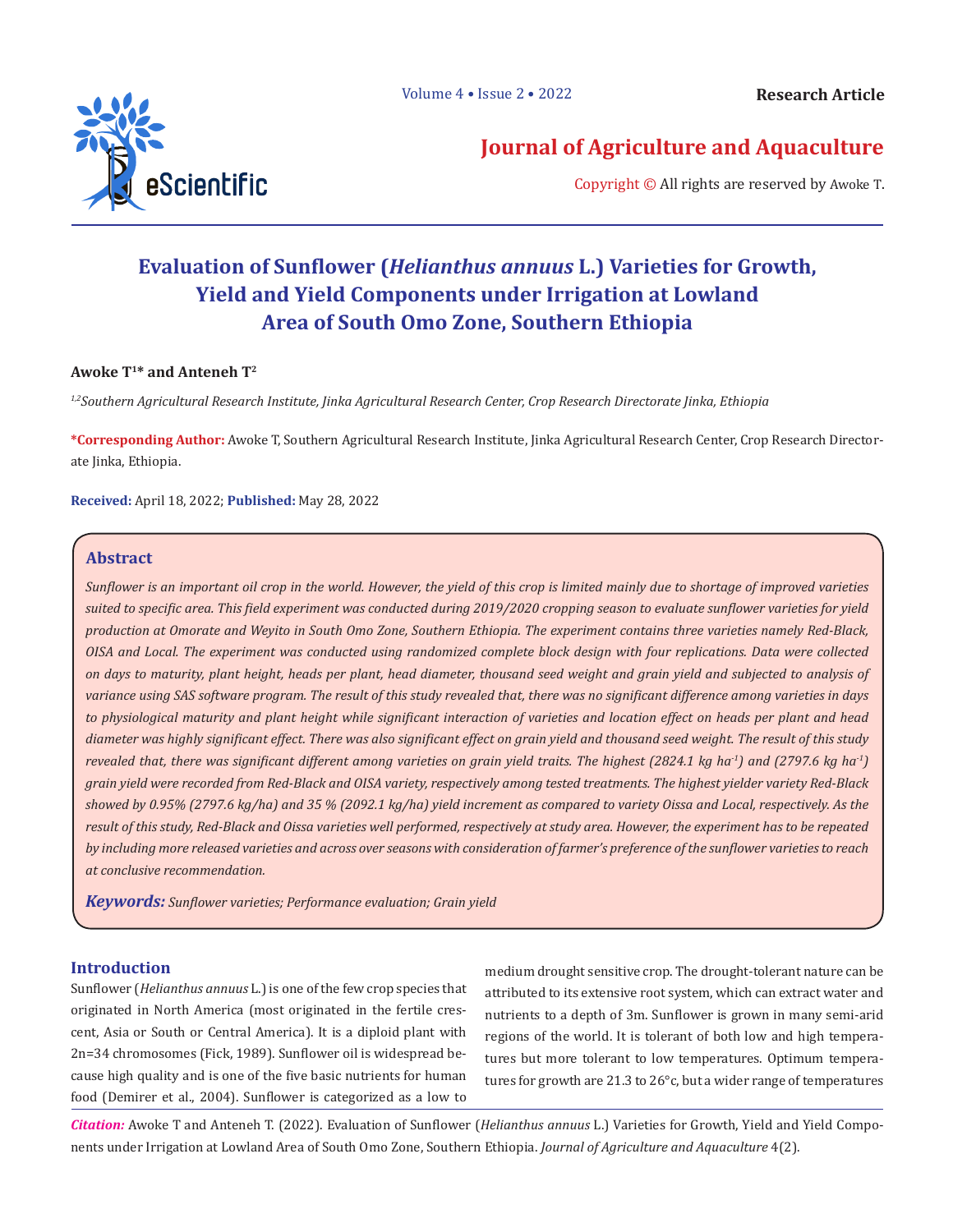(18 to 35°c) show little effect on productivity. Extremely high temperatures have been shown to lower oil percentage, seed fill and germination (Eman, 2015).

Sunflower is one of the most important oil crops and preferable source of edible oil in worldwide including of Ethiopia. Besides its primary use in human consumption sunflower oil has a wide range of applications and can be used as a supplement in the chemical industry as well as in the pharmaceutical industry. Sunflower meal, a side product from oil extraction, is rich source of protein and it is efficiently utilized when blended with meal of soybean for use in the livestock feeding (Seiler and Jan, 2010). Sunflower oil is also a rich source of (64%) of linoleic acid, which helps in washing out cholesterol deposition in the coronary arteries of the heart and good for heart disease (MOANR, 2016).

Sunflower was grown on about 6,738.00 ha in Ethiopia from which about 7,953.72 tons are produced in the year 2017, with the average regional yield of  $1.18t$  ha<sup>-1</sup> (CSA, 2017). However, the country grain yield is far less than the attainable yield  $(2.5 \text{ to } 3.5 \text{ t} \text{ ha}^{-1})$  under good management conditions at farmers field (MOANR, 2016). Low yield of sunflower is attributed to several production constraints which include shortage of improved varieties, poor crop management practices, moisture stresses, low soil fertility, diseases and insect pests (Farahvash et al., 2011).

Sunflower is becoming a high potential crop in Southern region in general and south omo zone in particular. However, in so far no improved varieties were evaluated yet and recommended for the area. Therefore, to exploit potential area for sunflower production evaluating and promoting high yielder sunflower varieties are a paramount importance. Because of this information generated in this study is helpful to identify best high yielding sunflower varieties for the area and small scale holder farmers to produce these crops in the future which will support in food security and income generation. Hence, the present study was to identify superior soybean variety/ies in terms grain yield and desirable agronomic traits from the tested varieties for study area.

# **Materials and Methods**

# **Description of the Study Area**

Two experiments were conducted during 2019/2020 cropping season at Dasenech (Omorate) and Benna Tsemay (weyito). Omorate which located South Omo Zone in Southern Nations, Nationalities and People's Regional State. It is situated between 54°37′–4°48′ N

and 35°56′–36°20′ E with altitude of 365 above sea level. The rainfall distribution of the area is bimodal, with a primary rainy season between March to May and secondary small rain between Septembers to December. The monthly minimum and maximum temperature of 24.4 and 37.8°C, respectively.

Weyito also located South Omo Zone in Southern Nations, Nationalities and People's Regional State. It is situated between 5°01' and 5°73' North latitude & 36°38' and 37°07' East longitude with altitude of 588 meter above sea level. The rainfall distribution of the area is bimodal with main rainy season extends from January to May and the second cropping season, from July to October. It receives annual average rainfall of 876.3 mm and the monthly average minimum and maximum temperatures of 18.2 and 37.3°C, respectively. All the metrological data a given above for the two location are long term averages.

#### **Experimental Design and Treatments**

Three sunflower varieties namely: Red-Black, Oissa and Local, were used for current study. This experiment was laid out using randomized complete block design (RCBD) with four replications at two locations in Omorate and Weyito.

# **Experimental Procedure and Management**

The land was ploughed twice disked and harrowed once and ridged 0.7m apart by tractor, after which corrected by labour. Two seeds per hole were sown on ridges by hand at 0.25m intra-row and 0.7m furrow spacing. Thinning was done two weeks after emergence to maintain the target intra-row spacing. The plot size was 24.01m2 (4.9mx4.9m) and which accommodated seven furrow per plot. The spacing between replications and pots was 2 meter. Plots were furrow irrigated every 4-6 days from planting up to flowering and then every 7-9 days up to physiological maturity according weather condition at Omorate location while at Weyito location, plots were furrow irrigated at every 6-8 days from planting up to flowering and then every 9-10 days up to physiological maturity according weather condition. No any fertilizer was applied as well as agrochemicals during growing period because all varieties were growing healthy and no diseases and insects problem were observed. The first, second and third weeding and hoeing were performed 20, 40 and 60 days after emergence, respectively. The net harvestable row was 5 (five) excluding the two border rows.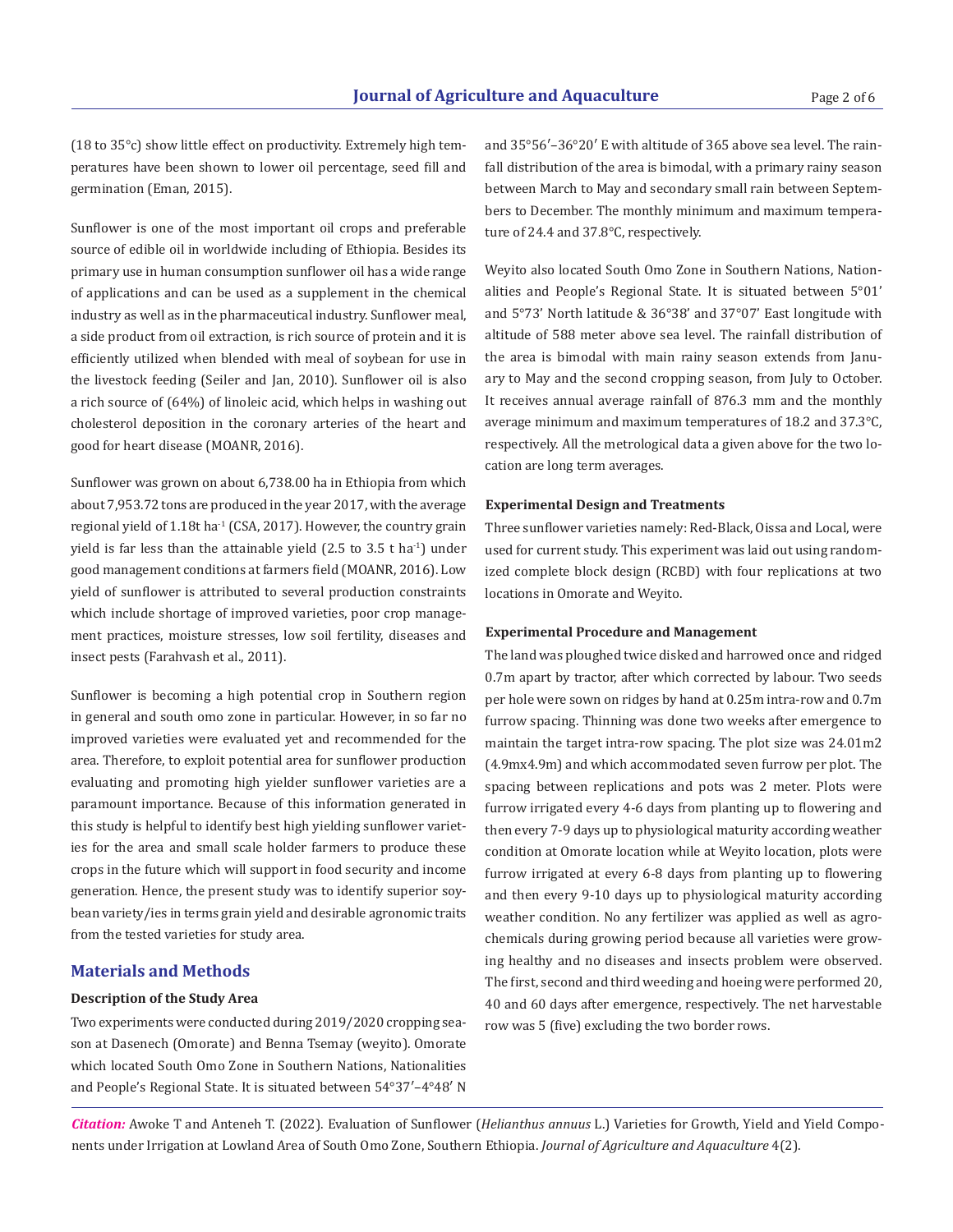# **Data Collected**

## **Growth parameters**

Plant height was measured at the time of physiological maturity from central rows as the mean height of five randomly taken plants from the ground level to the apex of each plant.

#### **Yield and yield components**

Number of heads per plant was counted from five randomly sampled plants at central row and the average value was considered. Head diameter was measured by ruler head from five randomly sampled plants at central row and then the average value was considered. The harvesting central rows per plot were harvested, sun dried to constant weight and shattered. The seed yield of each net plot was then weighed using an electronic balance. Thousand seeds weight (g) were weighted by taking of thousand randomly sampled seeds from the two harvested central rows

# **Statistical analysis**

The various data collected were subjected to analysis of variance in randomized complete block design (RCBD) using SAS software version 9.2 (SAS, 2008) with a generalized linear model (GLM) procedure. Means were separated using least significant differences (LSD) test at 5% level of significance. Homogeneity of error mean square between the two sites was tested by the F-test on variance ratio.

# **Results and Discussion**

#### **Analysis of variance**

The analysis of variance for the individual location was carried out first and significant differences ( $P \le 0.05$  or  $P \le 0.01$ ) among varieties were obtained for days to 90% of maturity, plant height (cm), primary branch, and pods per plant and grain yield at both locations (Table 1).

Prior to the combined analysis of variance, homogeneity of error mum (27.91 cm) and (11.77 cm) head diameters. variances was tested and all of the traits showed homogeneous error variances (Table 1). Having this confirmation, the data were pooled across locations and combined analysis of variance were performed and presented in Table 2. The mean squares obtained in combined analysis of variance were used to separate varieties effects, location and their interactions. The mean squares from the combined analysis of variance over the two locations showed statistically significant ( $P \le 0.05$  or  $P \le 0.01$ ) difference between locations for all the traits except days to maturity and thousand seed weight.

The combined analysis of variance over the two locations revealed significant differences (P  $\leq$ 0.05 or P  $\leq$  0.01) among varieties for most of the studied traits. The presence of significant differences among the tested varieties might be due to the existence dissimilarity in genetic composition among them, for that fact characters may be differ in their genetic properties. Besides, environmental influences might be the possible causes of their significant differences or both.

# **Phenology and Growth parameters**

The combined analysis of variance as shown in Table 1 indicates the main effects of varieties and location as well as their interactions had no significantly (P>0.05) effects on days to physiological maturity and plant height (Table 1). Even though there was no statistically different among tested varieties on plant height, results of combined means value for plant height ranged from 171 cm to 179.8cm (Table 2).

#### **Yield and yield components**

# **Number of heads per plant**

The analysis of variance as shown in table 1 indicates the main effects of varieties and location as well as their interactions had significantly (P≤0.01) effects on heads per plant (Table 1). The large number of heads 15.75 and 9.35 were recorded from local variety at weyto and Omorate, respectively (Table 3).

#### **Heads diameter (cm)**

In this study, the analysis of variance showed that, the main effects of varieties and location as well as their interactions had significantly (P≤0.01) effects on heads diameter (Table 1). The large heads diameter 32.15 and 20.75cm were recorded from Oissa variety at Omorate and weyto, respectively (Table 3). This result was in agreement with Esmaeel et al. (2015) who found a significantly difference among sunflower varieties and they obtained the maxi-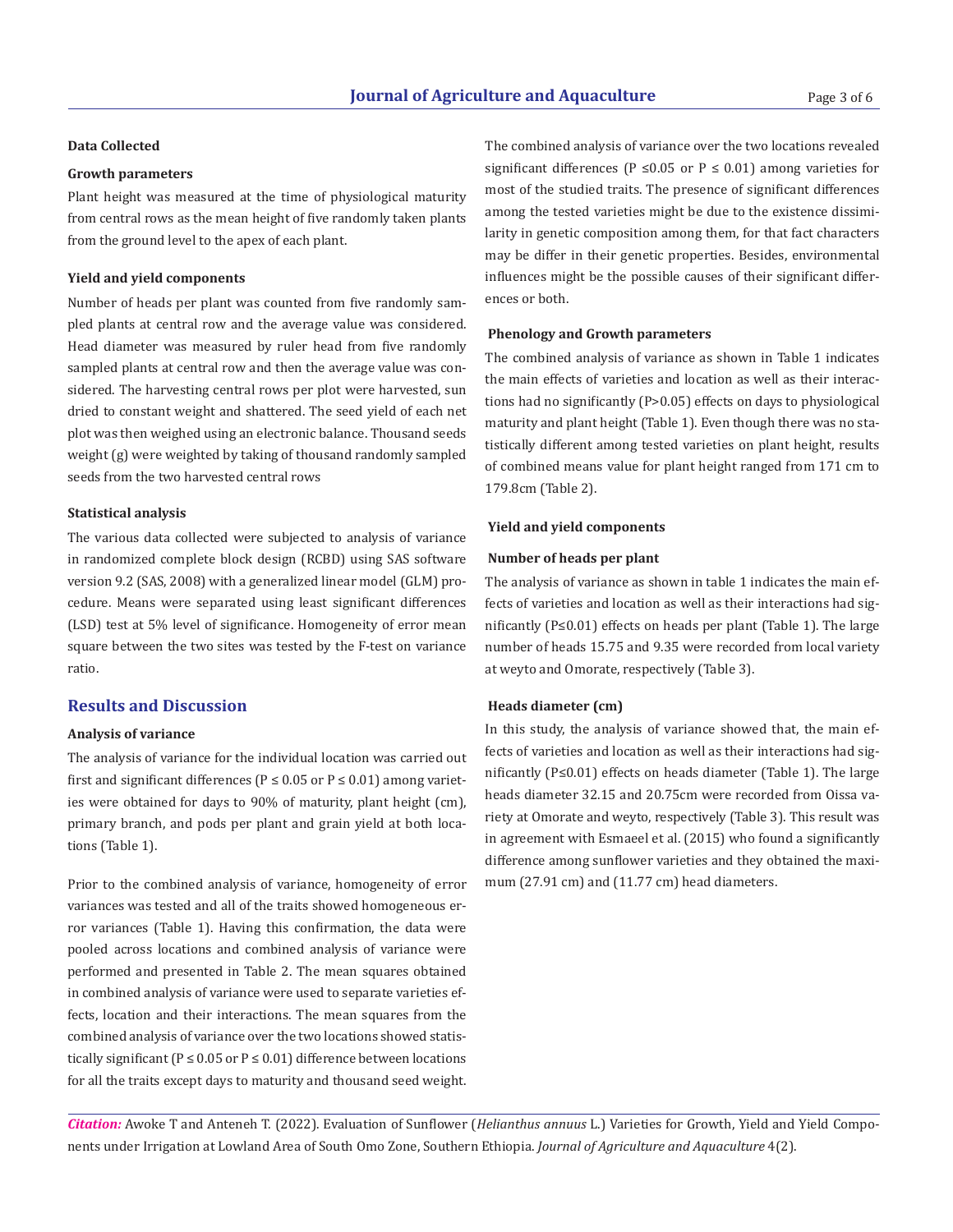| <b>Source</b>              | Degree of<br>freedom     | Days to 90%<br>maturity | <b>Plant height</b>  | <b>Heads</b> per<br>plant | <b>Head diameter</b> | <b>Grain Yield</b> | <b>Thousand</b><br>seed weight |  |  |
|----------------------------|--------------------------|-------------------------|----------------------|---------------------------|----------------------|--------------------|--------------------------------|--|--|
| Replication                | 3                        | $0.375*$                | $72.8*$              | $0.173*$                  | $41.35*$             | 41019*             | $13.8*$                        |  |  |
| Varieties                  | $\mathbf 1$              | $0.542^{ns}$            | 175.2 <sup>ns</sup>  | $348.1**$                 | $116.3**$            | 1420334**          | $95.7^{ns}$                    |  |  |
| Locations                  | 2                        | $3.375^{ns}$            | 2646.0 <sup>ns</sup> | $31.7**$                  | $500.5**$            | 731225**           | $92.0^{ns}$                    |  |  |
| Varieties x locations      | 2                        | $0.875^{ns}$            | $12.5^{ns}$          | $25.2**$                  | 2910621**            | 171238ns           | 146.3 <sup>ns</sup>            |  |  |
| Error                      | 15                       | 0.508                   | 199.4                | 0.960                     | 198256               | 98767              | 54.6                           |  |  |
| CV(%)                      |                          | 0.57                    | 8.01                 | 19.86                     | 12.7                 | 12.19              | 10.17                          |  |  |
| Mean Square of Error (MSE) |                          |                         |                      |                           |                      |                    |                                |  |  |
| Omorate                    | $\overline{\phantom{a}}$ | 0.41667                 | 24.58                | 1.19                      | 11.45                | 113647             | 81.87                          |  |  |
| Weyito                     | $\overline{\phantom{a}}$ | 0.77778                 | 37.64                | 0.84                      | 5.31                 | 234075             | 30.31                          |  |  |
| F max                      | ٠                        | 1.87 <sup>ns</sup>      | 1.53 <sup>ns</sup>   | 1.42 <sup>ns</sup>        | 2.16 <sup>ns</sup>   | 2.06 <sup>ns</sup> | 2.6 <sup>ns</sup>              |  |  |

Ns= non-significant, \*=significant, \*\*= highly significant, \*\*\*= very highly significant at P<0.05, CV=Coefficient of variance *Table 1: Mean square for growth, yield and yield components of sunflower varieties tested at two locations (Omorate and Weyito) and homogeneity test (F-max test) in 2019/20 cropping season.*

| <b>Varieties</b> | Day to 90% maturity |               |                 | Plant height (cm) |               |                 |
|------------------|---------------------|---------------|-----------------|-------------------|---------------|-----------------|
|                  | <b>Omorate</b>      | <b>Wevito</b> | <b>Combined</b> | <b>Omorate</b>    | <b>Wevito</b> | <b>Combined</b> |
| Red-Black        | 125.5a              | 124.5a        | 125a            | 180.25a           | 161.75a       | 171.0a          |
| <b>Oissa</b>     | 125a                | 124a          | 24.5a           | 191.50a           | 168.00a       | 179.8a          |
| Local            | 124.5a              | 124.0a        | 124a            | 188.75a           | 167.75a       | 178.3a          |
| LSD(0.05)        | 1.12                | 1.5           | 1.14            | 10.58             | 33.40         | 14.645          |

Means in columns and rows followed by the same letter(s) are not significantly different at 5% level of significant; LSD (0.05) = Least Significant Difference at 5% level.

> *Table 2: Means values of plant height and day 90% maturity of sunflower varieties tested at two locations in 2019/2020.*

| <b>Varieties</b> | Heads per plant |                   |                 | Head diameter (cm) |                    |                 |  |
|------------------|-----------------|-------------------|-----------------|--------------------|--------------------|-----------------|--|
|                  | <b>Omorate</b>  | <b>Wevito</b>     | <b>Combined</b> | <b>Omorate</b>     | <b>Wevito</b>      | <b>Combined</b> |  |
| Red-Black        | 1.00b           | 1.25 <sub>b</sub> | 1.125b          | 30.50a             | 18.75ab            | 24.63ab         |  |
| <b>Oissa</b>     | 1.00b           | 1.25 <sub>b</sub> | 1.125b          | 32.15a             | 20.75a             | 26.45a          |  |
| Local            | 9.35a           | 15.75a            | 12.55a          | 21.25b             | 17.00 <sub>b</sub> | 19.13c          |  |
| LSD(0.05)        | 0.30            | 1.15              | 1.26            | 5.85               | 3.2                | 2.8             |  |

 Means in columns and rows followed by the same letter(s) are not significantly different at 5% level of significant; LSD (0.05) = Least Significant Difference at 5% level

> *Table 3: Means values of yield components of sunflower varieties tested at two locations in 2019/2020.*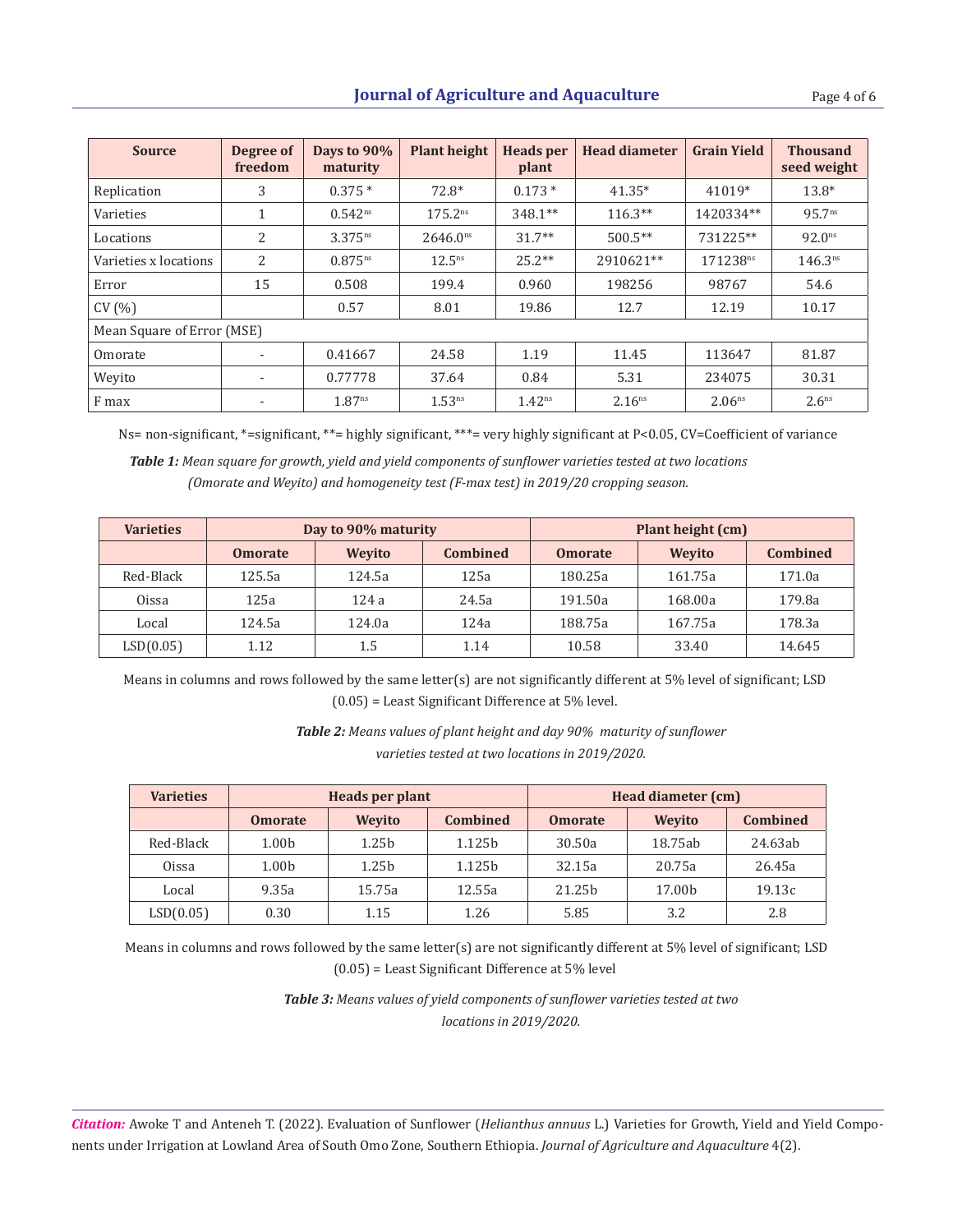| <b>Varieties</b> | Grain yield (kg/ha) |         |                     | <b>Thousand seeds weight</b> |        |                 |
|------------------|---------------------|---------|---------------------|------------------------------|--------|-----------------|
|                  | <b>Omorate</b>      | Wevito  | <b>Combined</b>     | <b>Omorate</b>               | Wevito | <b>Combined</b> |
| Red-Black        | 2850.0a             | 2798.2a | 2824.1a             | 74.25a                       | 76.15a | 75.5a           |
| <b>Oissa</b>     | 3065.0a             | 2530.2a | 2797.6a             | 80.50a                       | 66.87a | 73.69a          |
| Local            | 2342.5b             | 1841.8b | 2092.1 <sub>b</sub> | 69.13a                       | 68.50a | 68.81a          |
| LSD(0.05)        | 491.36              | 625.96  | 398.65              | 15.5                         | 10.53  | 10.22           |

 Means in columns and rows followed by the same letter(s) are not significantly different at 5% level of significant; LSD (0.05) = Least Significant Difference at 5% level

> *Table 4: Means values of yield and thousand seeds weight of Sunflower varieties tested at two locations in 2019/2020.*

Results combined analysis of variance of the current study showed the main effects of variety high significant (P<0.01) effect and location had significantly (P<0.05) effect while their interactions no significantly effects on grain yield. The highest grain yield (2824.1kg  $ha^{-1}$ ) and (2147.9kg  $ha^{-1}$ ) was recorded from Red Black and Oissa varieties, respectively and the lowest grain yield (2092.1kg ha<sup>-1</sup>) was recorded for variety local. The possible reason for the observed the significance difference among tested varieties might be due to existence dissimilarity in genetic composition among them, for that fact characters may be differ in their genetic properties. Moreover, environmental influences might be the possible causes of their significant differences or both. The result of this study is in agreement with the research finding of Esmaeel et al. (2015) who observed a significantly difference among sunflower varieties. Similarly, Milan et al. (2019) who studied on evaluate of sunflower varieties found that, a significantly difference on grain yield of sunflower varieties.

# **Thousand Seeds weight (g)**

The combined analysis of variance showed that the main effects of varieties and location as well as their interaction had no significance (P<0.05) effects on thousand Seeds weight. Even though there was no statistically different among tested varieties on thousand Seeds weight, The highest of thousand Seeds weight (75.5g) was recorded for variety Red Black and the lowest of thousand seeds weight (68.81) was recorded for variety Local (Table 4). This result is in line with Natalija et al, (2015) who obtained minimum and maximum values for 1000 seed weight were 56.67 and 87.83 g. respectively.

# **Grain yield (kg ha-1) Conclusion and Recommendation**

Sunflower is an important an oil seed in Ethiopia. However, the yield of this crop is limited mainly due to shortage of improved varieties suited to specific area. This field experiment was conducted to evaluate sunflower varieties for grain yield production at Omorate and Weyito in South Omo Zone, Southern Ethiopia. The experiment contains three varieties namely Red Black, OISA and Local. The experiment was conducted using randomized complete block design with four replications. Data were collected on days to physiological maturity, plant height, heads per plant, pod diameter, grain yield and thousand seed weight and subjected to analysis of variance using SAS software program. The result of this study revealed that, there was significant difference among varieties in these parameters at both locations except days to maturity, plant height and thousand seed weight (Omorate and Weyito).

From the combined results of this study the highest grain yield  $(2824.1 \text{kg} \text{ha}^{-1})$  and  $(2147.9 \text{kg} \text{ha}^{-1})$  was recorded from Red Black and Oissa varieties, respectively. Therefore, it can be concluded that variety Red Black followed by Oissa variety well performed and can be recommended for the growers in the study area and its vicinity. Moreover, it can recommend from these findings that further investigation on different varieties along with other agronomic practice can be a step forward to identify more realistic effect of different varieties on the yield improvements of sunflower.

#### **Acknowledgment**

Our special thanks go to Ethiopian Agricultural Research Council Secretariat (EARCS) for financial and technical support. Grateful acknowledgment is also go to Jinka Agricultural Research Center, Crop Research Directorate staff members for their moral and technical support.